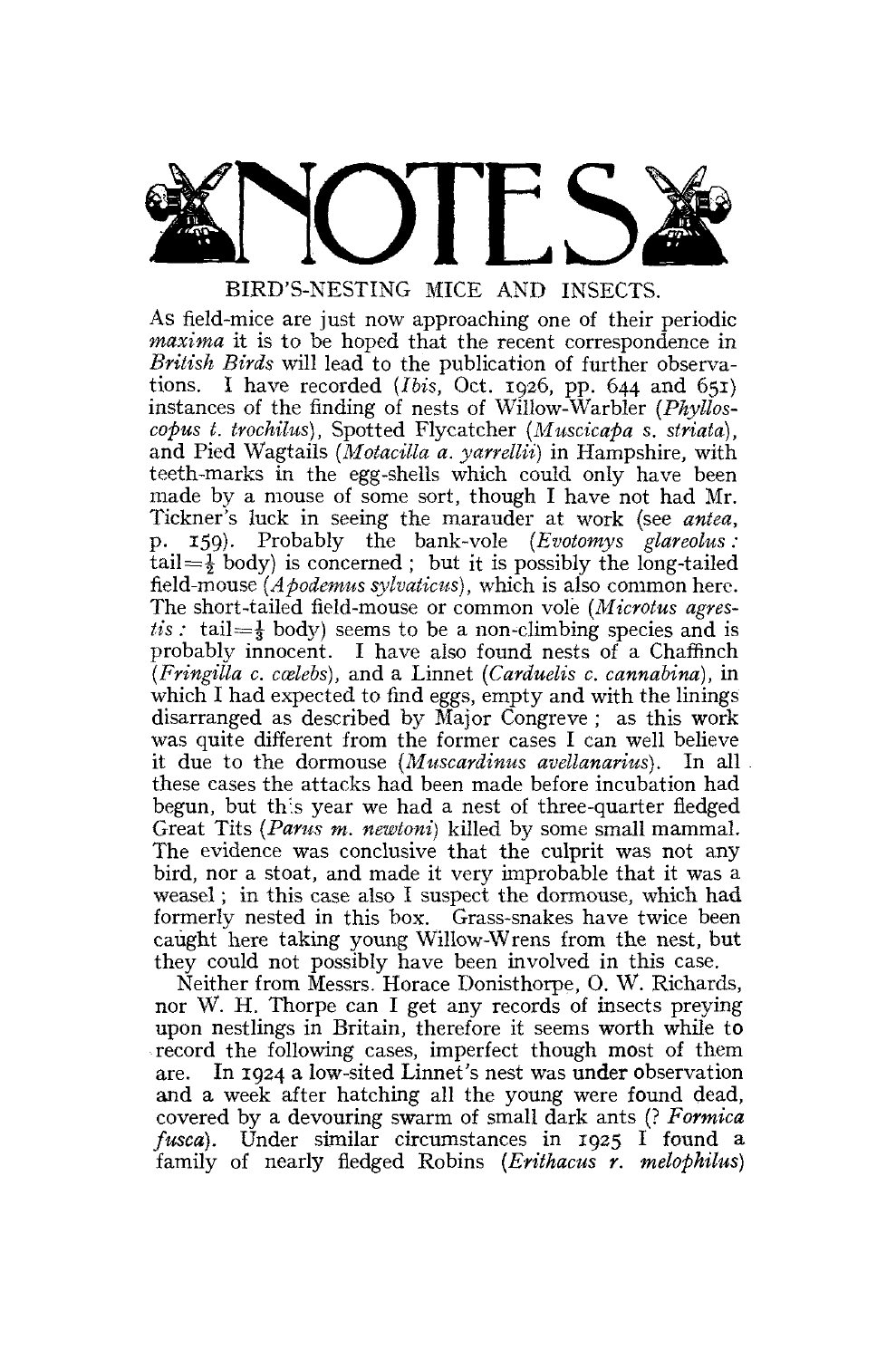VOL. XX.] NOTES. 199

dead in the nest with several large, dark, flat centipedes (? *Lithobius* sp.) feeding on them. Neither of these nests had been drowned out or otherwise interfered with. Desertion at this stage is most unlikely. Supposing one parent had been killed, surely the other would have continued to feed the young through the few remaining days of fledging ? Though there is no *proof* of it, I have little doubt that in both cases the young had been killed by these insects. This year I was able to watch big wood-ants *(Formica rufa)* in the act of attacking young Willow-Wrens on their tenth day in the nest. One fledgeling was lying dead about a foot irom the nest and another nearer the entrance, cast out, I suppose, by their parents after death; another inside the nest was scuffling and wriggling under the first attacks of a few ants, while many more were on the two carcases. I freed the afflicted bird as well as I could and placed the dead ones together about a foot away so as to block the trail which the ants had made to the nest ; on this bait the ants concentrated and the surviving birds got safely away three days later.

T. G. LONGSTAFF.

# MAGPIE AND KESTREL NESTING IN SAME TREE.

WITH reference to Mr. J. F. Thomas's note on a Magpie *(Pica p. pica)* and Kestrel *(Falco t. tinnunculus)* nesting in the same tree, I have known this happen twice in two years. On each occasion I robbed the Magpie's nest, and while the Magpie built again, a pair of Kestrels frequented the deserted nest; subsequently there was a brood of young Magpies and another of Hawks at the same time.

I have never known the species breed as close as seven feet, the nearest I can recall being about fifteen feet. But this is nothing unusual, for it is the exception rather than the rule for Magpies round Cambridge to build within ten yards of the robbed nest, be it in a thorn hedge, a line of trees, or a wood, and I have often known nests of the two species in adjacent trees.

It only proves, however, that the Magpie has no fear of the Kestrel, and, as when eggs are hatched, the Magpies, which formerly were fond of mobbing the Hawks, are now too busy<br>feeding their own young. G. W. Thompson. feeding their own young.

[The last paragraph is probably true, so long as there is house room tor both, but where nests are scarce I have known a pair of Magpies summarily ejected from a *new* nest by a pair of Kestrels.—F.C.R. J.]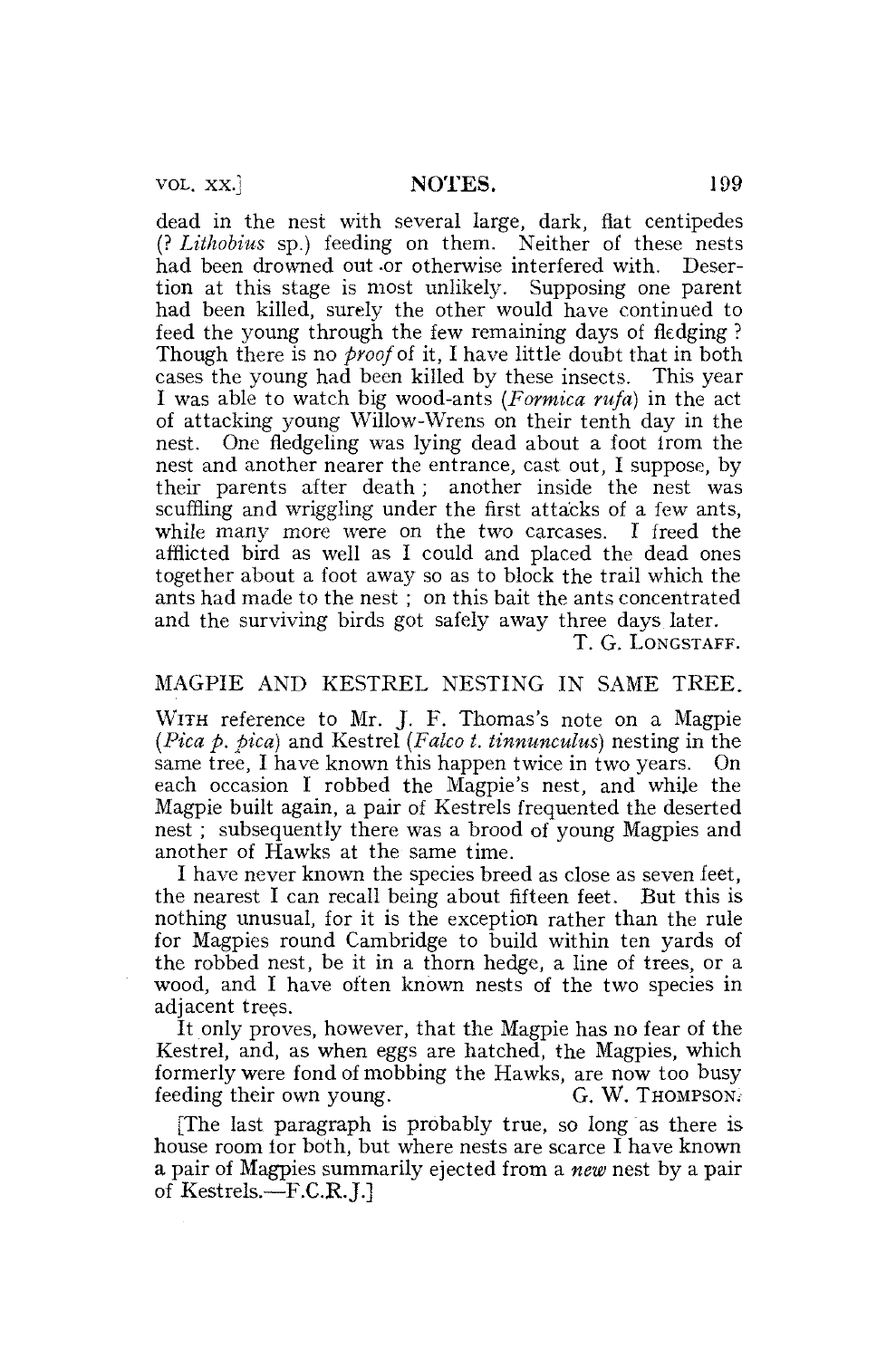#### HOUSE-SPARROW IN BAY OF BISCAY.

WHILE crossing the Bay of Biscay, homeward bound, on board R.M.S.P. "Arlanza" on October 17th, 1926, I saw a male House-Sparrow *(Passer d. domesticus)* on the upper deck. We were then about seventy miles S.W. of Ushant. The bird was evidently exhausted, as I was able to approach within a foot<br>or two of it.  $C \to R$ C. E. BAKER.

# ROCK-PIPIT IN OXFORDSHIRE.

ON October 21st, 1926, while following the towpath down from Godstow to Oxford I flushed a large Pipit, which dropped again a little way ahead. It was very approachable, and when I put it up, which I did quite twenty times, it flew only a few yards on. The timbre of the single shrill note (there were Meadow-Pipits *(Anthus pratensis)* present for comparison), large size, plump build, characteristic rather stolid pose, and definite absence of any trace of white in the tail, were all repeatedly observed at close quarters and put the identification as a Rock-Pipit (that is, either *Anthus s. pelrosus* or the Scandinavian *A. s. littoralis,* indistinguishable in winter) absolutely beyond doubt. I had field-glasses and took particular care owing to the *prima facie* suspicion of Water-Pipit *(A. s. spinoletta).* The Rock-Pipit is not given in Warde Fowler's list nor by Jourdain in the new *Natural History of the Oxford District,* so apparently this is the first local record. It always alighted either on the muddy margin, strewn with flotsam, or actually on floating weeds. Later, I picked up a second Rock-Pipit and watched both simultaneously. This was opposite Port Meadow, within the city of Oxford, and perhaps half a mile from the present Berkshire boundary. E. M. NICHOLSON.

[There is a previous record of a Pipit of the *Anthus spinoletta*  group, *i.e.* either a Rock or Alpine (Water) Pipit, seen by Mr. O. V. Aplin on March 22nd, 1903, at Milcombe. He notes that it did not show *pure* white in the tail and suggests that it was the Scandinavian Rock-Pipit *(A. s. littoralis).* This and another record of some race of *A. spinoletta* from Reading sewage farm are treated binomially as *A. spinoletta* in the *Natural History of the Oxford District.*—F.C.R.J.]

## CUCKOO REARED BY COMMON WRENS.

ON July 20th, 1926, at Zell, near Biberach, in the Black Forest of Germany, I found a three-parts-grown young Cuckoo *(Cuculus c. canorus)* on the ground under the nest of a Common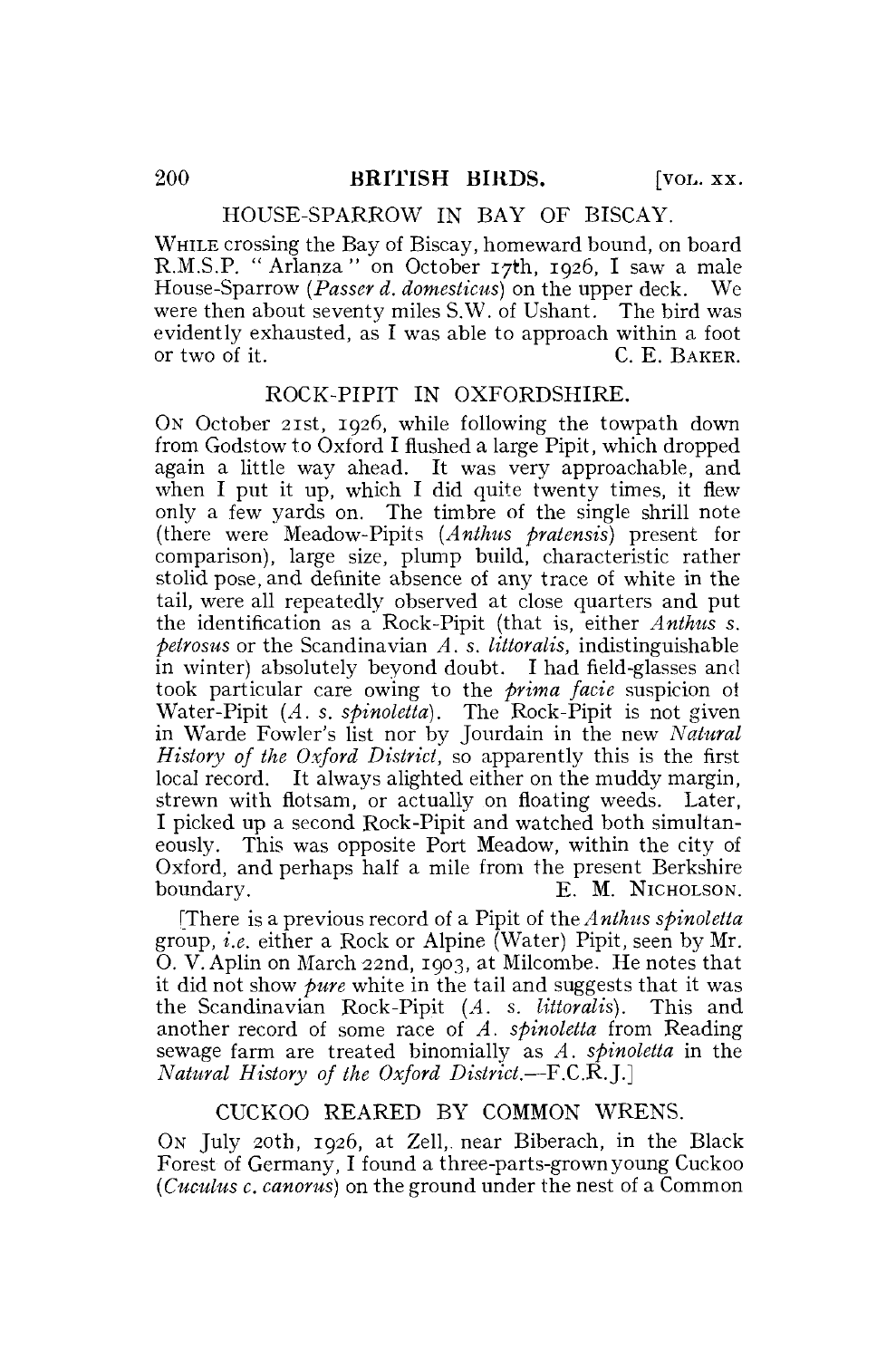Wren *{Troglodytes t. troglodytes).* The Cuckoo was not old enough to have travelled any distance. The nest was placed against the trunk of a twenty-year-old silver fir, being supported at the bottom by a persistent branch, and felted round another dead branch five or six inches higher up. The opening of the nest, though large, was not actually damaged, and the dome was complete. I waited and one of the Wrens returned and fed the Cuckoo. G. W. THOMPSON.

## ROUGH-LEGGED BUZZARDS AND HEN-HARRIER IN DENBIGHSHIRE.

I HAVE recently examined two examples of the Rough-legged Buzzard *(Buteo I. lagopus)* sent in to Shrewsbury for preservation. Both were obtained on the Denbighshire moors near Wrexham—the eastern end of the same moorlands on which the six examples preserved at Rug, described in my *Vertebrate Fauna of North Wales* (p. 226), were taken. The first was an adult female trapped on November 9th, 1926 ; the second an adult male—possibly its mate—shot on the 22nd.

Incidentally, I may add that an immature male Hen-Harrier *(Circus cyaneus)* was obtained on the same moor on November 13th.

# INCUBATION OF THE BLACK STORK.

REFERRING to Major Congreve's communication on this subject *(antea,* p. 179), it should be noted that in his interesting monograph "Den sorte Stork" (Viborg, 1920), Mr. P. Skovgaard states, from observation in Denmark (p. 21), " The mates brood alternately."

Regarding the period of incubation, Mr. Skovgaard's remarks may be translated as follows :—" As looking too often at the nest during the earliest period is attended with the greatest risk of driving away the bird, I have in the meantime contented myself with the extremes which my observations hitherto have given. The duration of the incubation-period is about 40 days. The longest, May 4th to June 19th =46 days, and the shortest, May 15th to June 19th = 35 days." P. G. RALFE.

[The duration as given by Herring (32-38 days) was quoted by Skovgaard in the book mentioned above and is probably more accurate than those here mentioned, as both periods quoted by Mr. Ralfe refer to estimates made on the same nest and should read that in the ease of one nest the eggs were laid between May 4th and May 19th (when the nest contained four eggs) while the young were hatched by June 19th, so that the period was something between 35 and 46 days.—F.C.R, J.]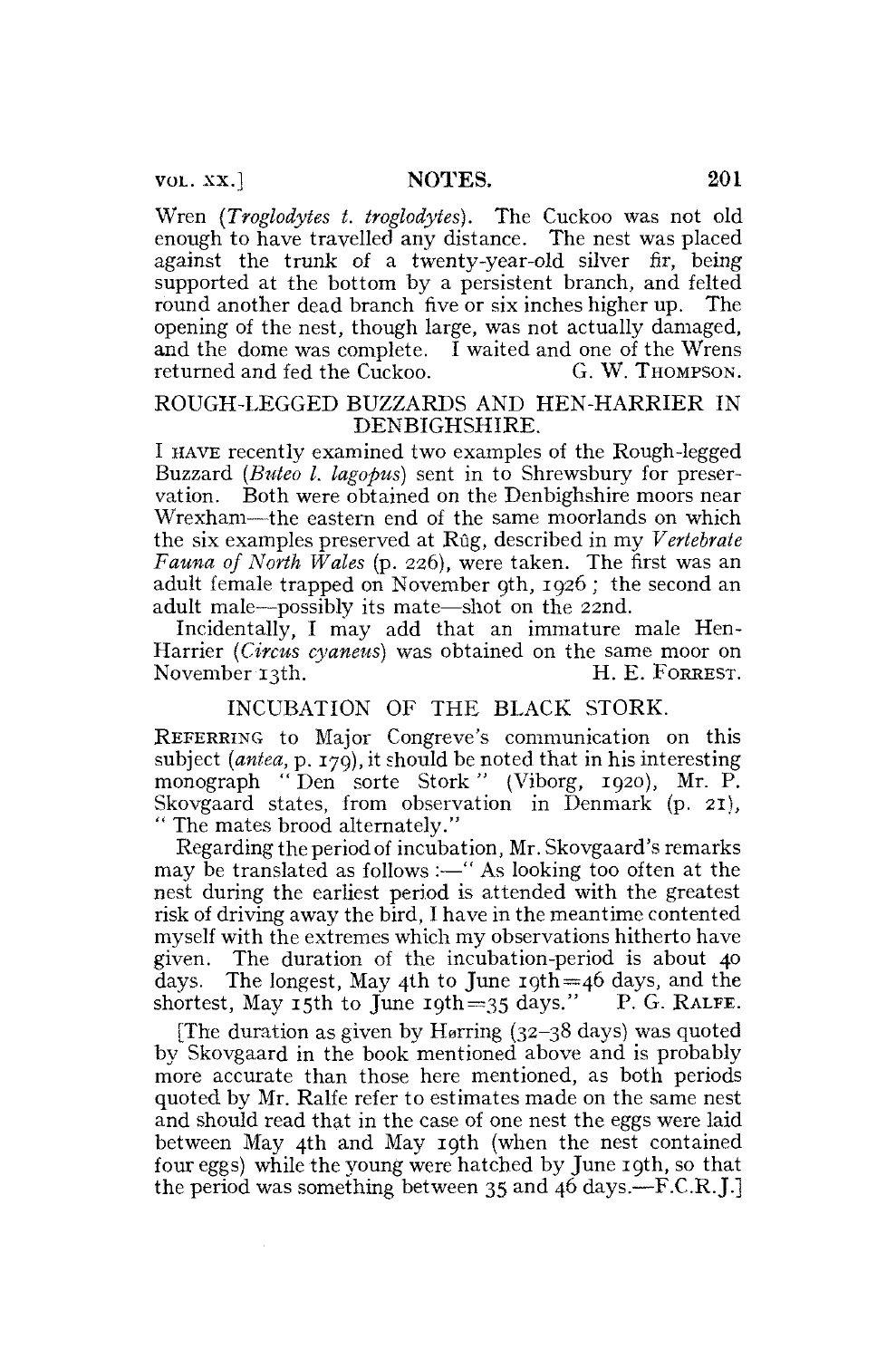#### SPOONBILLS IN BEDFORDSHIRE.

THREE Spoonbills *(Platalea leucorodia)* visited the Ouse meadows at Renhold in 1916 and one of the trio was unfortunately shot on March 24th by a local farmer, and one through whom I obtained confirmation of their occurrence. This bird was subsequently purchased in the flesh for seventyfive shillings by the local taxidermist and collector, the late Mr. A. S. Covington, who also advised me of this specimen being in his possession. For obvious reasons of the law I was requested by him to suppress the recording of the same at the time, but now, owing to his death in 1925, I feel I am at liberty to publish this, the first known instance of the species visiting the county. J. S. ELLIOTT.

# CORMORANT IN NORTH DERBYSHIRE.

A CORMORANT *(Phalacocorax c. carbo)* appeared on the lake in the Buxton Gardens on November 20th, 1926. It was in immature plumage and allowed me to get within five yards of it. The lake is a small piece of water situated among streets and houses. At the time, the weather was misty, glass very low and wind S.W. Cormorants are of rare occurance in Derbyshire and are generally observed in the south of the county along the Trent valley. As far as I know, it has never been reported from the Peak district.

WILLIAM SHIPTON.

[There are about half a dozen records of Cormorants from Derbyshire, but all are from the Trent or Dove Valleys, and we have no previous records of this species from the High  $Peak.—F.C.R. I.1$ 

#### STORM-PETREL IN SHROPSHIRE.

On November 10th, 1926, a Storm-Petrel *(Hydrobates pelagicus)* was found dead beneath telegraph wires at Donnington, near Newport, Salop. This species is much rarer in Shropshire than Leach's Petrel. It occurs only when storm-driven in winter, as in the present instance; but, as an exception, Beckwith records one caught alive near Wenlock on July 15th, 1886, the weather for some time having been fine and calm. H. E. FORREST.

#### OYSTER-CATCHERS INLAND IN CHESHIRE.

OF the common waders the Oyster-Catcher *(Haematopus 0. ostralegus)* is by far the least often seen in inland localities in Cheshire and until this year I had only seen it once—at Rostherne Mere, on May 10th, 1914.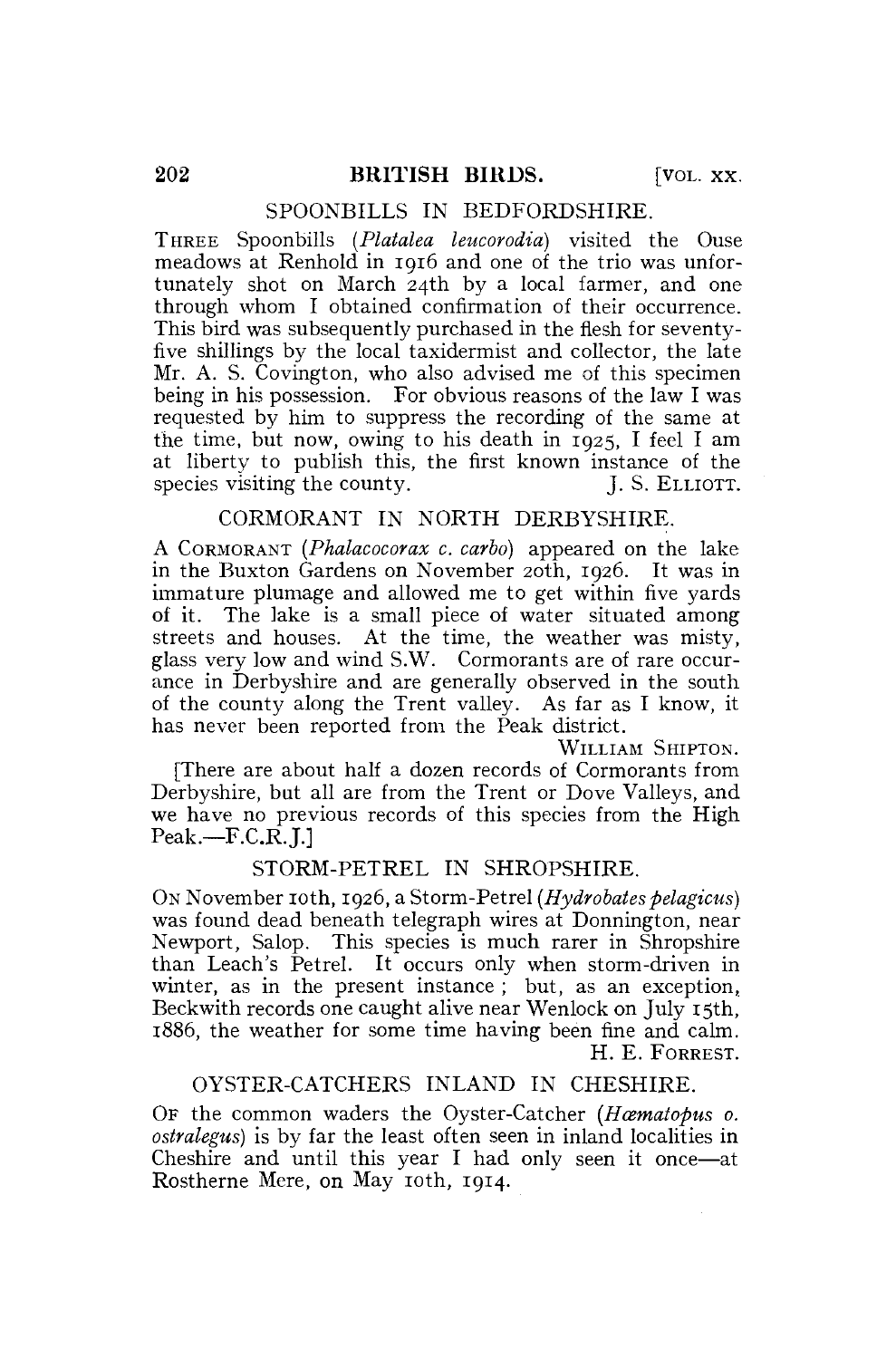During 1926, however, I have twice seen one at Marbury Mere, near Northwich—on June 22nd and December 5th.

There are published three earlier records from the Northwich district—all of single birds :—

December 4th, 1904 *(Fauna of Cheshire),* March 31st, 1916, and March 31st, 1917 *(Lane, and Ches. Fauna Committee Reports)*—the first two also at Marbury Mere and the third a mile distant.

### GREY PHALAROPE IN CORNWALL.

WHILE fishing off the south coast of Cornwall, near Fowey, in August, 1926, a Grey Phalarope *(Phalaropus fulicarius)* came and swam round the boat. We were about a mile from the land, and a shore breeze was bringing myriads of winged ants seaward.. The Phalarope was perfectly tame and was busy feeding on the ants blown on to the surface of the sea.

E. LE BRETON MARTIN.

## KITTIWAKE GULL RINGED IN FARNE ISLANDS REPORTED FROM LABRADOR.

A SECOND Kittiwake Gull *(Rissa t. tridactyla)* ringed in the Fame Islands, Northumberland, has been reported from the other side of the Atlantic.

In March last, Mr. George Budgell, officer in charge of the Hudson's Bay Company's Post at Rigolet, on the Hamilton Inlet, Labrador, wrote to inform me that a customer of the Hudson Bay Company had shot a bird in the previous " fall " with a ring stamped Witherby, High Holborn, London, and numbered 70450. I wrote to Mr. Budgell for further particulars and for the return of the ring if he could possibly obtain it. I have now heard from Mr. Budgell in a letter dated October 21st, 1926, as follows :-

" This bird was shot on October 28th, 1925, at Tikkoraluk, Gross Water Bay. Labrador, about fifteen miles distant from the Hudson's Bay Company Post, at Rigolet. The person who shot this bird has moved from Tikkoraluk, and I hardly expect to see him until January. I shall then try to get the ring from him, and shall forward same as soon as possible after receipt.

As a ring with this number was put on a nestling Kittiwake by Mrs. T. E. Hodgkin on June 30th, 1924, at the Fame Islands, I think we can without hesitation accept the record as correct, though the receipt of the ring, if Mr. Budgell is able to obtain it, will be an interesting confirmation.

It is certainly very curious that the previous Kittiwake reported from Newfoundland was ringed by Mr. A. C. Greg in the previous year, also at the Fame Islands (see *Brit. Birds,*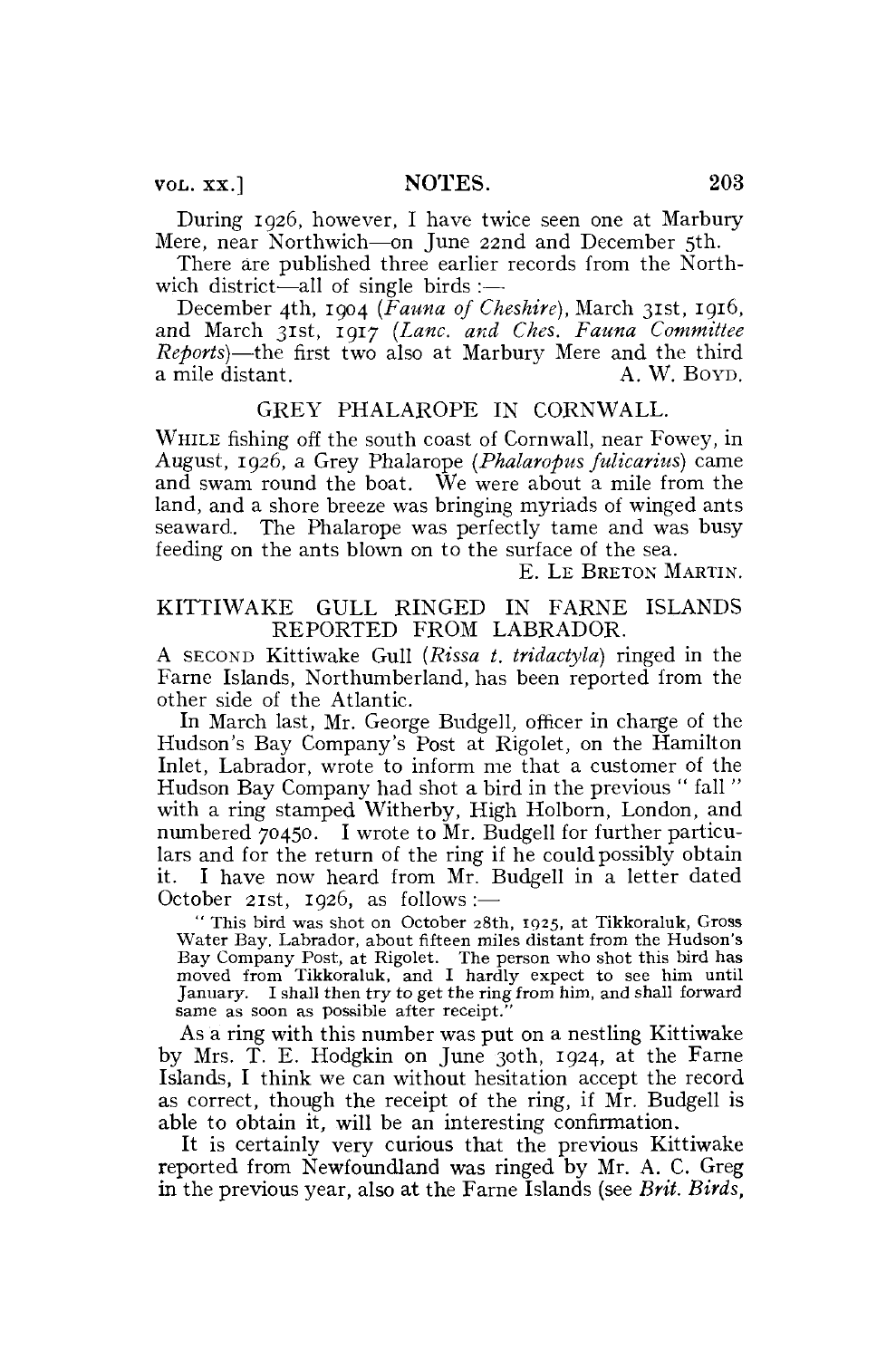

It would be mere supposition to suggest how or why these birds travelled from our east coast to the Atlantic, or once there why they crossed the ocean to Canada. We know they follow ships often for a very great distance and this may be to some extent an explanation, but that two birds in two different years should have been discovered to have made this remarkable journey points to something more regular than mere chance. The breeding range of our bird is almost circumpolar as it extends eastward from Alaska across Canada to Greenland, Spitsbergen and Novaya Zemlia, while in east Siberia, Bering Sea and Alaska it is replaced by another subspecies *Rissa t. pollicaris.* When, therefore, these Fame Island birds reached the neighbourhood of Newfoundland they would encounter other members of their own race. Whether these birds would ever return or would breed with the Canadian stock and thus make another case of what Dr. Landsborough Thomson has called abmigration, is a question which may yet be decided by ringing.

Meanwhile, we are very grateful to Mr. Budgell for bringing this interesting case to light and for taking so much trouble to obtain the necessary particulars. H. F. WITHERBY.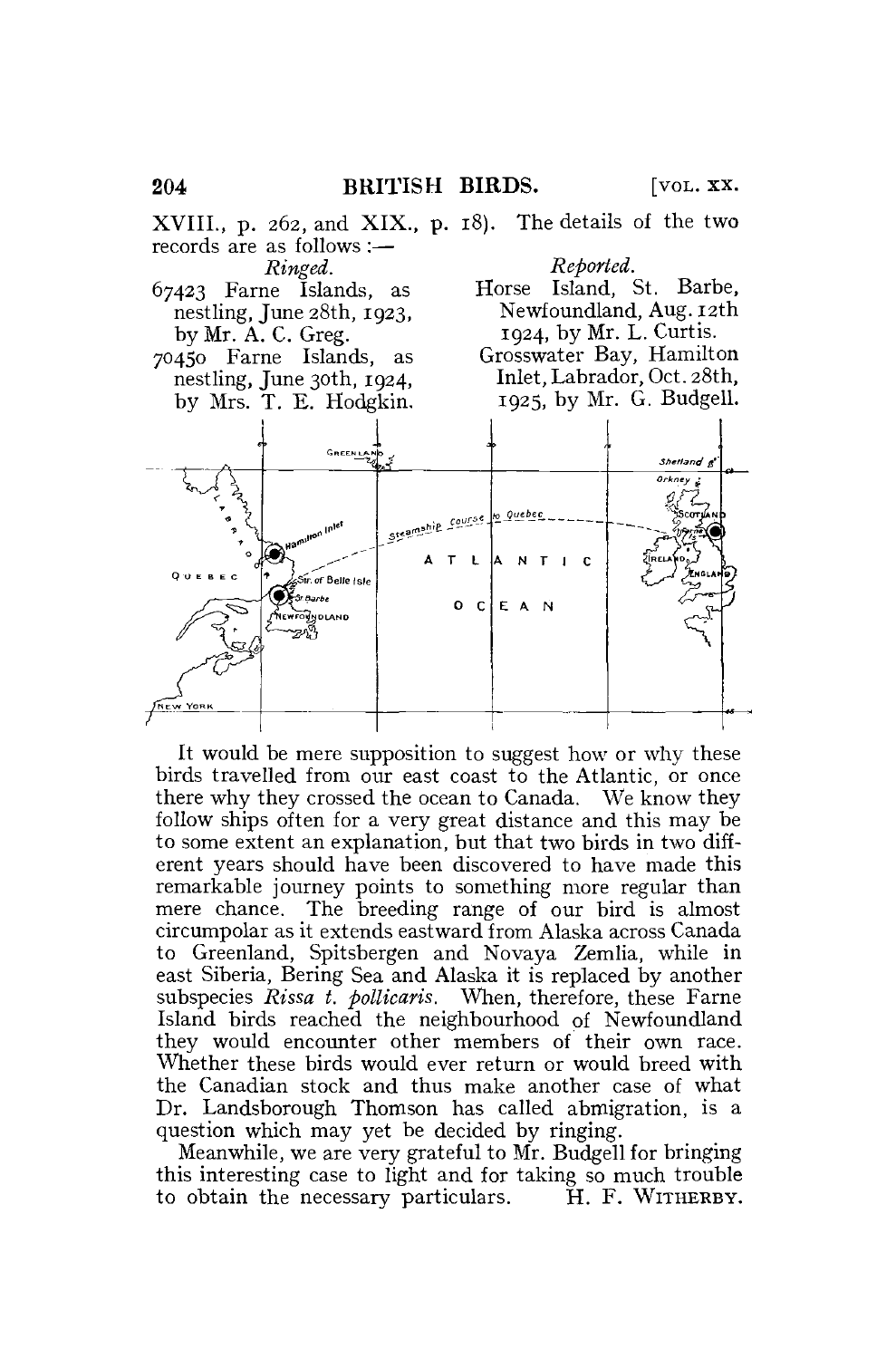### NORTHERN GUILLEMOT IN SOMERSET.

IT is quite usual after September gales to find many dead Guillemots washed up on the coast of Somerset. For several years I have wondered at the difference in the colour of the plumage of the birds picked up, and last year I identified, beyond much doubt, with the help of the *Practical Handbook,*  several of them as belonging to the Northern form Uria a. *aalge.* On September 15th, 1926, out of seven so found by F. H. L. Whish and myself, four were undoubtedly *Uria a. aalge,* the black upper-parts contrasting greatly with the mouse-colour of the others ; and several subsequently found by myself have been of this Northern form, proving apparently that it occurs more frequently on this coast than *Uria a. albionis.* STANLEY LEWIS.

# WATER-RAILS EATING APPLES.

THE Rev. L. Wynne, Rector of Warnford, Hants, who is a very keen ornithologist, tells me that in his orchard, which is close to a stream and watercress beds, the Water-Rails *(Rallus a. aquaticus)* fly up into his apple trees and peck at apples and, when they fall, finish them on the ground. Jays *(Garrulus g. rufitergum)* are also a pest. Mr. Wynne caught six Water-Rails and released them, but the same birds return and have become tame. They still peck fallen apples.

M. PORTAL.

[The same habit has been recorded of the Moorhen *(Gallinula ch. chloropus),* see *Zool.,* 1866, p. 33 ; R, T. Tomes, *Vict. Hist, of Worcester,* Vol. I., and *Br. Birds,* X., p. 251.—F.C.R.J.]

NESTLING PLUMAGES OF THE INDIAN STONECHAT AND PRATINCOLE.—In the *Journal of the Bombay Natural History Society* (August, 1926), Dr. C. B. Ticehurst has a paper on the down plumages of some Indian Birds. Amongst them those of the Indian Stonechat and the Pratincole, which are not given in the *Practical Handbook,* are described as follows:—

*Saxicola torquata indica* : Down long, plentiful, pale grey ; Distribution, supraorbital, occipital, humeral and spinal tracts. No tongue spots.

*Glareola p. pratincola* : Head, wings and back grizzled dark brown and pale buff, with medium dark line down crown ; under-parts pale buff.